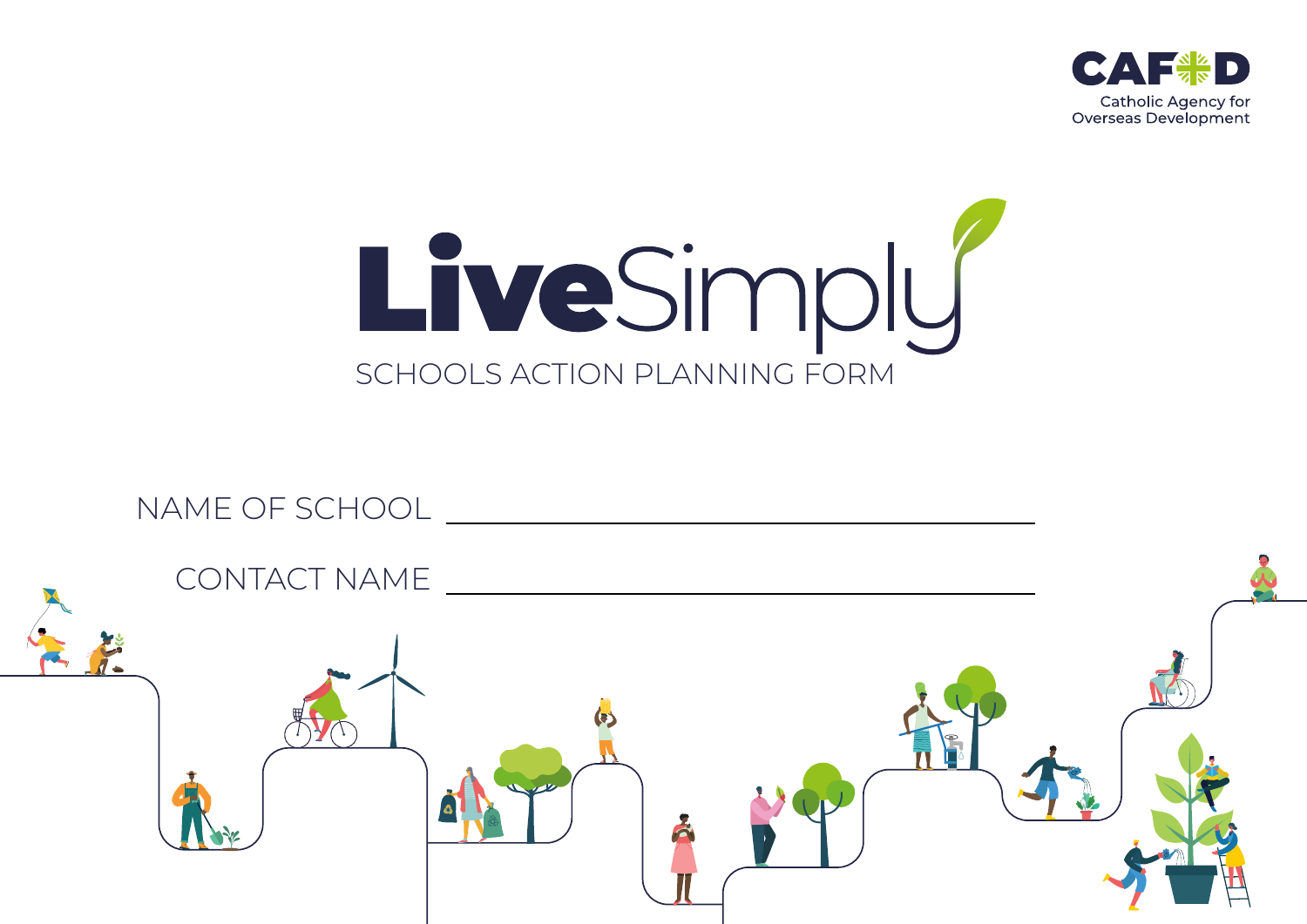# The **Live**Simply action planning form



Please refer to the **Live**Simply action planning guide for details on how to fill out this planning document.

| <b>GLOBAL</b> | Description of action | Description of action | Description of action |
|---------------|-----------------------|-----------------------|-----------------------|
|               |                       |                       |                       |
|               | Faith input:          | Faith input:          | Faith input:          |
|               |                       |                       |                       |
|               | Education input:      | Education input:      | Education input:      |
|               |                       |                       |                       |
| LOCAL         | Description of action | Description of action | Description of action |
|               |                       |                       |                       |
|               | Faith input:          | Faith input:          | Faith input:          |
|               |                       |                       |                       |
|               | Education input:      | Education input:      | Education input:      |
|               |                       |                       |                       |
| SCHOOL        | Description of action | Description of action | Description of action |
|               |                       |                       |                       |
|               | Faith input:          | Faith input:          | Faith input:          |
|               |                       |                       |                       |
|               | Education input:      | Education input:      | Education input:      |
|               |                       |                       |                       |
|               |                       |                       |                       |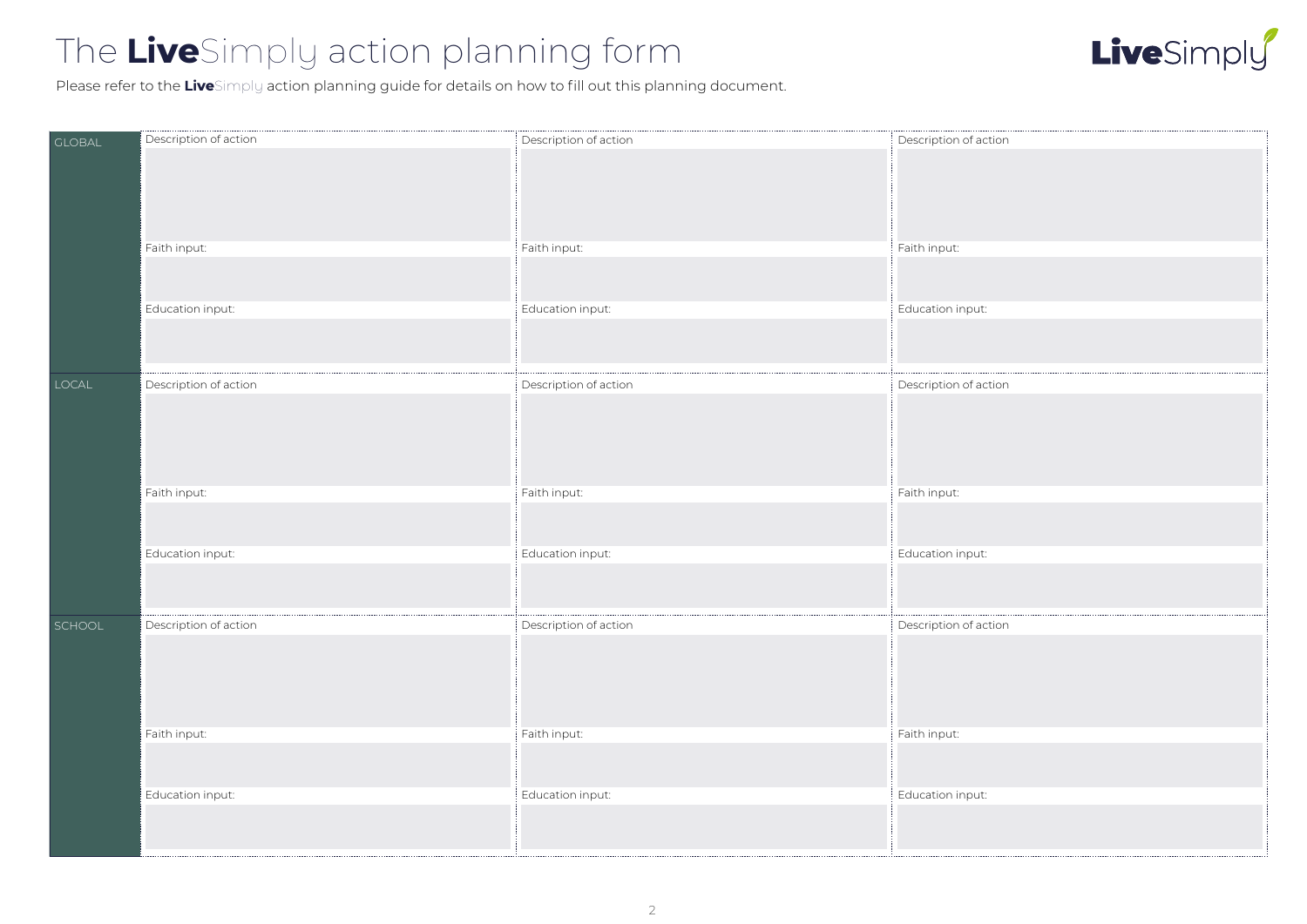Criteria for live simply: To take action towards living a simpler lifestyle including slowing down and finding time to pray and reflect, refusing and reducing on what we consume, spending more time on the simpler things in life including reflective time with family and friends, time in nature.

Brief description of main action:

How will you plan for a wider community engagement?

### FAITH | LEARN | ACT

What faith-based resources will you use? *Include resources linked to Catholic Social Teaching, liturgies, prayers and other faith based materials.* 

What educational resources will you use? *These can include CAFOD educational resources, or other resources that provide a learning journey.*

## **Live** Simply **Live** Sustainably

Criteria for live sustainably: To take action towards protecting God's creation through personal actions. This can include taking action on how much we use and throw away, supporting the work of eco clubs and other eco initiatives, taking environmentally positive action in the local community.

Brief description of main action:

How will you plan for a wider community engagement?

### FAITH | LEARN | ACT

What faith-based resources will you use? *Include resources linked to Catholic Social Teaching, liturgies, prayers and other faith based materials.* 

What educational resources will you use? *These can include CAFOD educational resources, or other resources that provide a learning journey.*